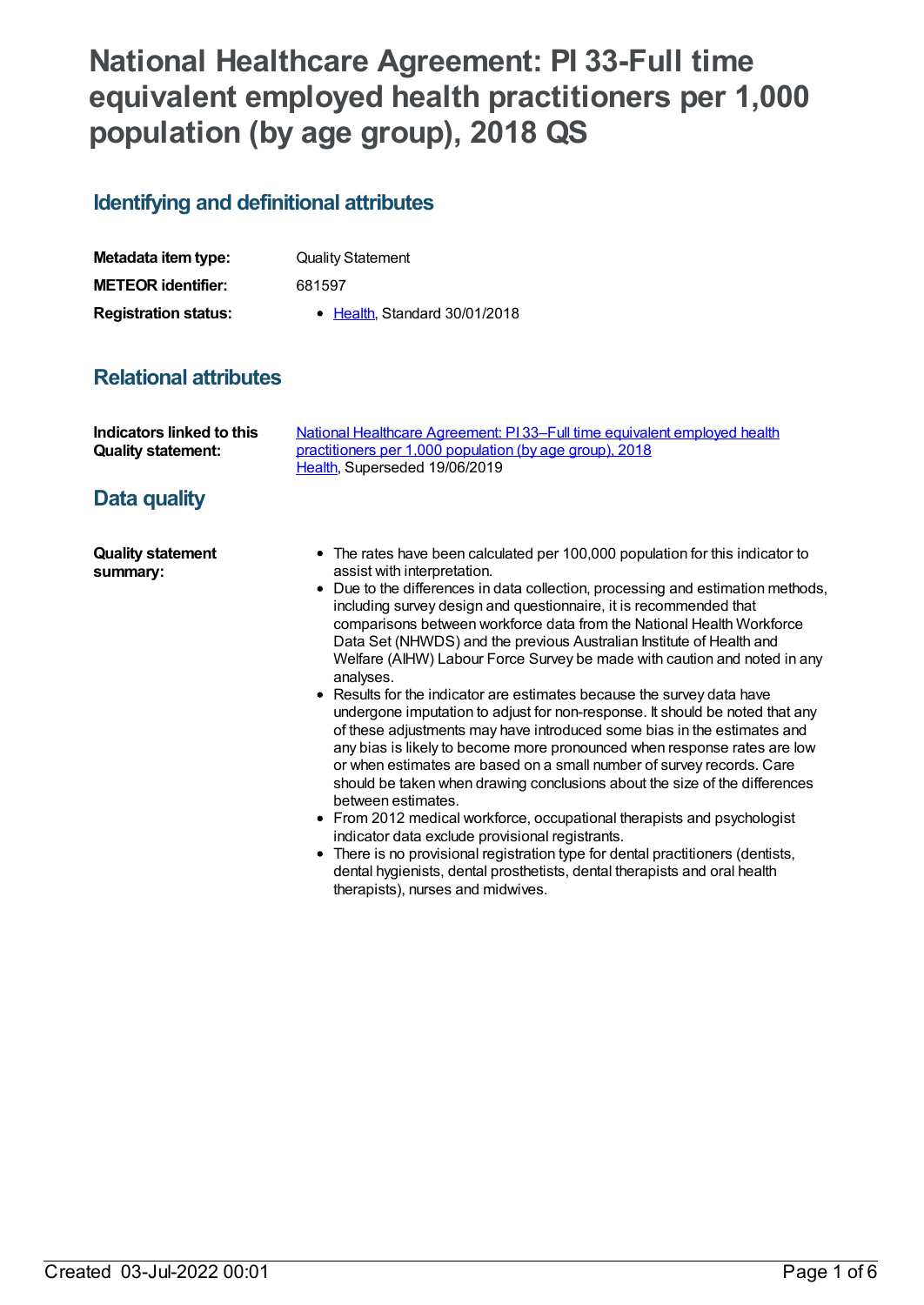| Institutional environment: | The Australian Institute of Health and Welfare (AIHW) has calculated this indicator<br>using estimates derived from the National Health Workforce Data Set (NHWDS).<br>The NHWDS is developed through the collaboration of 3 agencies.                                                                                                                                                                                                                              |
|----------------------------|---------------------------------------------------------------------------------------------------------------------------------------------------------------------------------------------------------------------------------------------------------------------------------------------------------------------------------------------------------------------------------------------------------------------------------------------------------------------|
|                            | The Australian Health Practitioner Regulation Agency (AHPRA) is the organisation<br>responsible for the implementation of the National Registration and Accreditation<br>Scheme (NRAS) across Australia, including collecting registration data and<br>administering the workforce surveys.                                                                                                                                                                         |
|                            | Health Workforce Australia was responsible for the development of the health<br>workforce surveys until its closure by the Australian Government on 6 August 2014.<br>The Australian Government Department of Health (DoH) now performs this<br>function. DoH is a federal government agency that has a diverse set of<br>responsibilities reflected in their vision statement: Better health and wellbeing for all<br>Australians, now and for future generations. |
|                            | DoH receives registration and survey data from the AHPRA. The registration and<br>workforce survey data are combined, cleansed and adjusted for non-response to<br>form the NHWDS, and the findings reported by profession. DoH is the data<br>custodian of the NHWDS. These data are used for workforce planning, monitoring<br>and reporting.                                                                                                                     |
|                            | DoH provide a copy of the database to states and territories and the AIHW.<br>The AIHW is an independent corporate Commonwealth entity within the Health<br>portfolio, which is accountable to the Parliament of Australia through the Minister.<br>For further information, see the AIHW website.                                                                                                                                                                  |
| <b>Timeliness:</b>         | National Health Workforce Data Set:<br>The NHWDS for each of the registered professions will be produced annually<br>during the national registration renewal process. Each profession will also be<br>administered a Workforce Survey as part of the registration renewal process.                                                                                                                                                                                 |
|                            | - Medical practitioners 2016<br>The NHWDS: medical practitioners is produced annually from information collected<br>by the national registration renewal process, conducted between 1 July and 30<br>September each year, including the collection of the Medical Workforce Survey.                                                                                                                                                                                 |
|                            | - Nurses and midwives 2016<br>The NHWDS: nurses and midwives is produced annually from information collected<br>by the national registration renewal process, conducted between 1 April and<br>31 May each year, including the collection of the Nursing and Midwifery Workforce<br>Survey.                                                                                                                                                                         |
|                            | - Allied health practitioners 2016<br>The NHWDS: allied health practitioners is produced annually from information<br>collected by the national registration renewal process, conducted between<br>1 September and 30 November each year, including the collection of the<br>profession-specific workforce surveys.                                                                                                                                                 |
|                            | Practitioners with limited registration are due for renewal on the anniversary of their<br>first registration and can thus renew and complete a survey at any time through the<br>year.<br>This data set includes the dental practitioner workforce, which is comprised of<br>dentists, dental hygienists, dental prosthetists, dental therapists and oral health<br>therapists.                                                                                    |
| <b>Accessibility:</b>      | Published products available on the <b>AIHW</b> website include workforce online<br>webpages, survey questionnaires and supplementary detailed tables. User guides<br>to the data sets are available on request from the AIHW.                                                                                                                                                                                                                                      |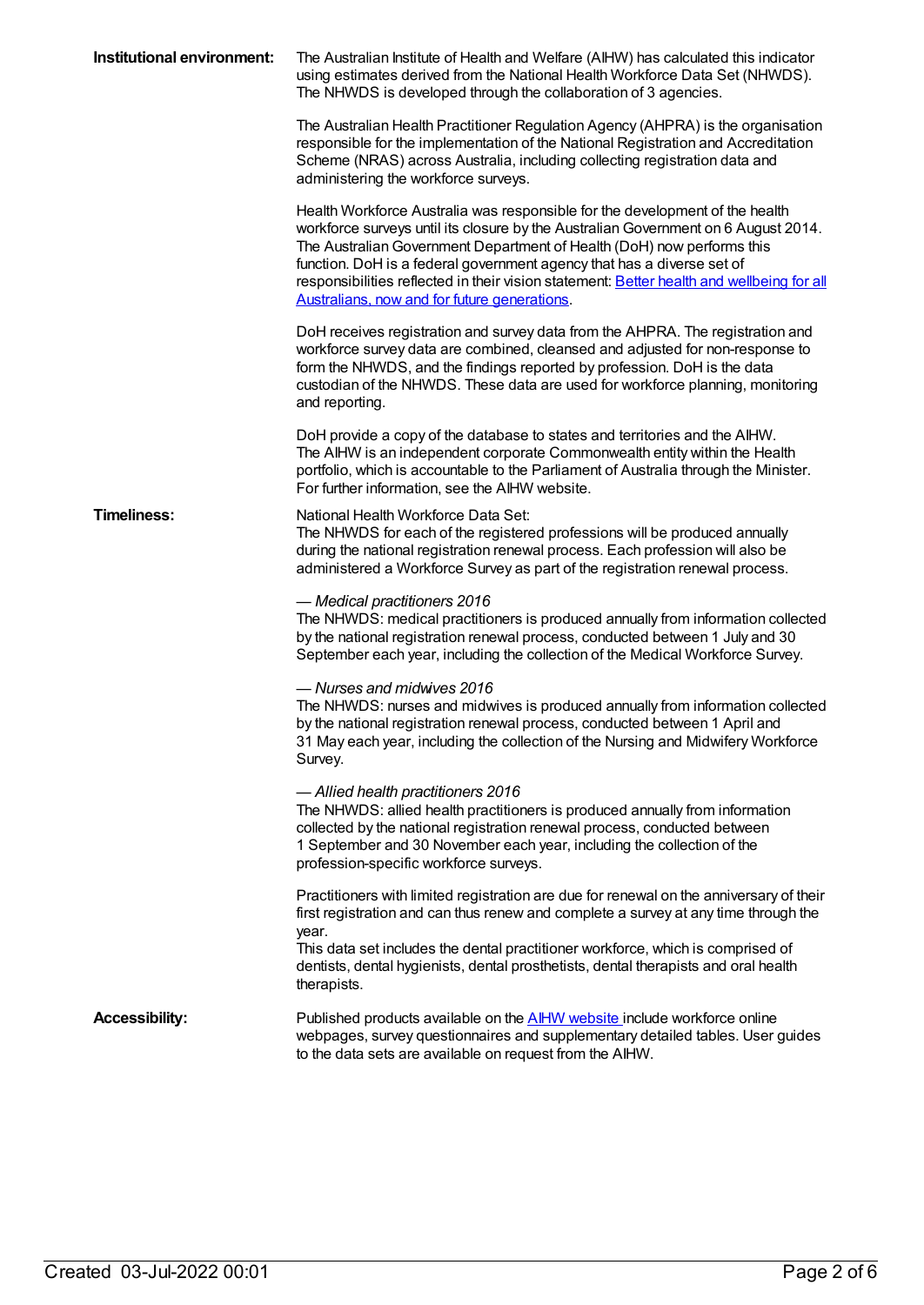**Interpretability:** Explanatory information for the Medical Workforce Survey, Dental Workforce Survey and the Nursing and Midwifery Workforce Survey is contained in the published online webpages, supplementary detailed tables and data quality statements to the data set for each profession. For the allied health professions, information about their workforce surveys is available in the National Health Workforce Data Set: allied health practitioners data quality statement. This includes collection method, scope and coverage, survey response, imputation and weighting procedures, and assessment of data quality (including comparison with other data sources).

> These are available via the AIHW website and readers are advised to read caveat information to ensure appropriate interpretation of the performance indicator.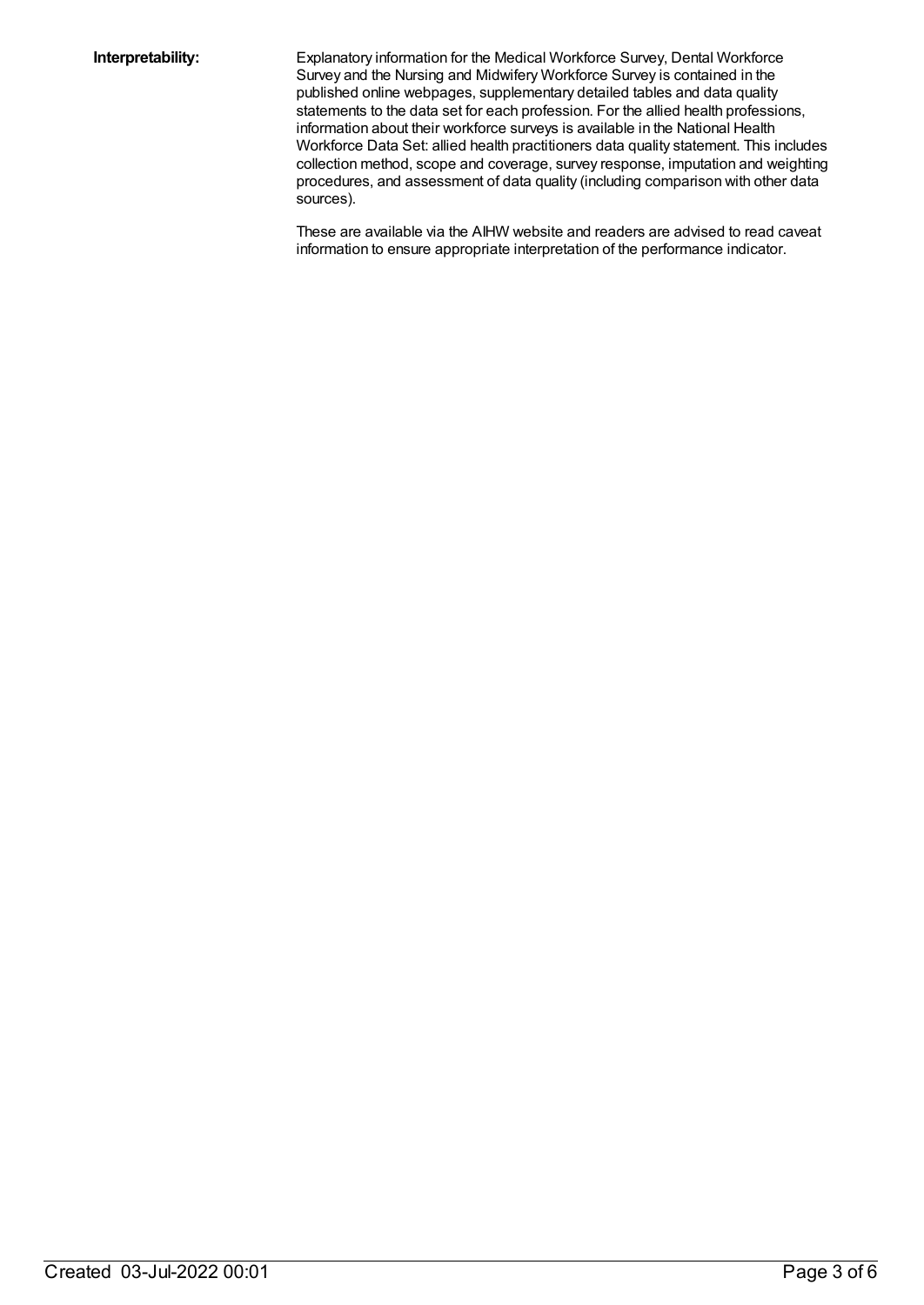**Relevance:** Medical practitioners, nurses/midwives and allied health practitioners are required by law to be registered with their relevant national board to practise in Australia. All medical practitioners, nurses/midwives and nominated allied health practitioners must complete the formal registration renewal form(s) to practise in Australia. This is the compulsory component of the renewal process. The exception is Aboriginal and Torres Strait Islander health practitioners in the allied health workforce; where those who are not required by their employer to use the title 'Aboriginal and Torres Strait Islander health practitioner', 'Aboriginal health practitioner' or 'Torres Strait Islander health practitioner' are not required to be registered, and can continue to work using their current titles (e.g. 'Aboriginal health worker', 'drug and alcohol worker' and 'mental health worker').

> The health workforce surveys for each of these professions is voluntary and only practitioners who renew their registration receive a questionnaire for completion. New registrants will not receive a survey form until they renew their registration the following year, during the registration renewal period. Practitioners with registration type of 'Limited' (referred to as 'limited registration') are due for renewal on the anniversary of their first registration and can thus renew and complete a survey at any time through the year.

National Health Workforce Data Set: medical practitioners 2016: The NHWDS: medical practitioners 2016 contain registration details of all registered medical practitioners in Australia, at 30 September on the annual renewal date. Data were extracted from the AHPRA database at the end of November of the same year. The NHWDS also contains workforce data of respondents obtained from the Medical Workforce Survey 2016.

National Health Workforce Data Set: nurses and midwives 2016: The NHWDS: nurses and midwives 2016 contain registration details of all registered nurses/midwives in Australia at 31 May on the annual renewal date. Data were extracted from the AHPRA database at the end of November of the same year. The NHWDS also contains workforce data obtained from the Nursing and Midwifery Workforce Survey 2016.

National Health Workforce Data Set: allied health practitioners 2016: The NHWDS: allied health practitioners 2016 contains registration details of all registered allied health practitioners in Australia, at 30 November on the annual renewal date. Data were extracted from the AHPRA database at the end of January the following year. The NHWDS also contains workforce data obtained from each profession-specific health workforce survey.

Allied health professions not in the National Registration and Accreditation Scheme are not included in the data set (e.g. sonographers and optical technicians).

The dental practitioner workforce data are part of the NHWDS: allied health practitioners 2016. The dental practitioner workforce is comprised of 5 types of practitioners: dentists, dental hygienists, dental prosthetists, dental therapists and oral health therapists. Dental practitioners may register in more than 1 practitioner type, resulting in double counting of practitioners. For the purposes of this indicator, data for the dental practitioner workforce is for dentists only—the other practitioner types are excluded.

Indicator data reported for allied health practitioners are comparable from 2013 to 2016. The same professions are included in all years. And, data for these years will not include dental practitioners which are reported separately. However, indicator data for allied health practitioners are not comparable between 2012 and 2013. Due to transitional arrangements with the migration of data from state and territorybased systems to NRAS, in 2012, many medical radiation practitioners in Queensland, Western Australia and Tasmania were not required to renew their registrations and, as a result did not complete a workforce survey. As a consequence, data for Queensland, Western Australia and Tasmania for this profession are excluded from the indicator data for allied health practitioners.

For the same reason, occupational therapists inQueensland, Western Australia and South Australia are excluded from the indicator data for allied health practitioners in 2012.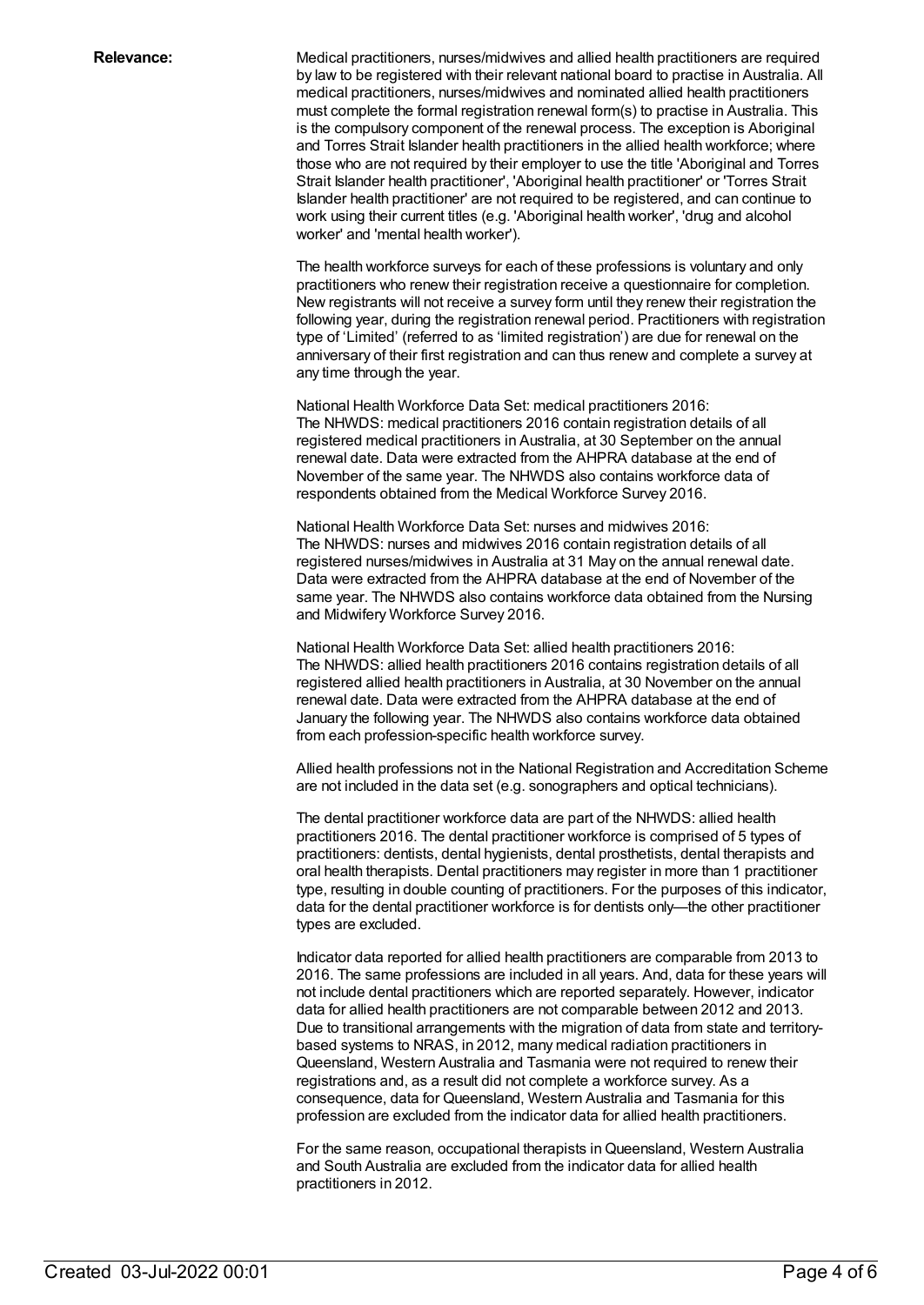**Accuracy:** Data manipulation and estimation processes:

The registration and workforce survey data for each health profession are combined, cleansed and adjusted for non-response to form the NHWDS. The cleaning and editing procedures included range and logic checks, clerical scrutiny at unit record level, and validation of unit record and aggregate data.

Imputation methods are used to account for item non-response and survey nonresponse. In 2013, the methodology for survey non-response was changed from a weighting-based methodology to a randomised sequential hot deck-based imputation.

It should be noted that both of these kinds of non-response is likely to introduce some bias in the estimates and any bias is likely to become more pronounced when response rates are low or when estimates are based on a small number of records. Care should be taken when drawing conclusions about the size of the differences between estimates.

As a result of the estimation method to adjust for non-response, numbers of medical practitioners, nurses/midwives or allied health practitioners may have been in fractions, but have been rounded to whole numbers for this indicator. The full-time equivalent rate calculations are based on rounded numbers.

Registration data from the National Registration and Accreditation Scheme (NRAS):

Registration details were migrated from the respective state and territory professional board (or council) for practitioners with registrations expiring after the official AHPRA closing date for their profession.

Some data items previously collected by the AIHW Labour Force Surveys are now collected by the NRAS. However, some data quality issues due to migrated data items from the respective state and territory health profession boards may have affected the weighting method.

Medical practitioners, nurses/midwives and allied health practitioners who reside overseas have been included with practitioners whose state or territory of principal practice and state or territory of main job, respectively, could not be determined.

#### Health Workforce Survey:

In 2013, the online survey questionnaire included for the first time electronic sequencing of questions to automatically guide the respondent to the next appropriate question based on previous responses to questions.

The online survey questionnaire prior to 2013 and in the paper version of the questionnaire, respondents may have made inconsistent responses by not correctly following the sequencing instructions.

The *order* of the response categories for some questions may have also impacted on the accuracy of the information captured. In addition, there was variation in some responses between the online and paper surveys.

#### NHWDS data by profession:

The following should be noted when comparing state and territory indicator data:

- the data include employed professionals who did not state or adequately describe their state of principal practice and employed professionals who reside overseas. The national estimates include this group.
- *National Health Workforce Data Set: medical practitioners 2016*: the overall response rate (excludes provisional registrants) of medical practitioners for 2015 was 94.6%.
- *National Health Workforce Data Set: nurses and midwives 2016*: the overall response rate of nurses and midwives for 2016 was 96.5%.

The response rate excludes provisional registrants.